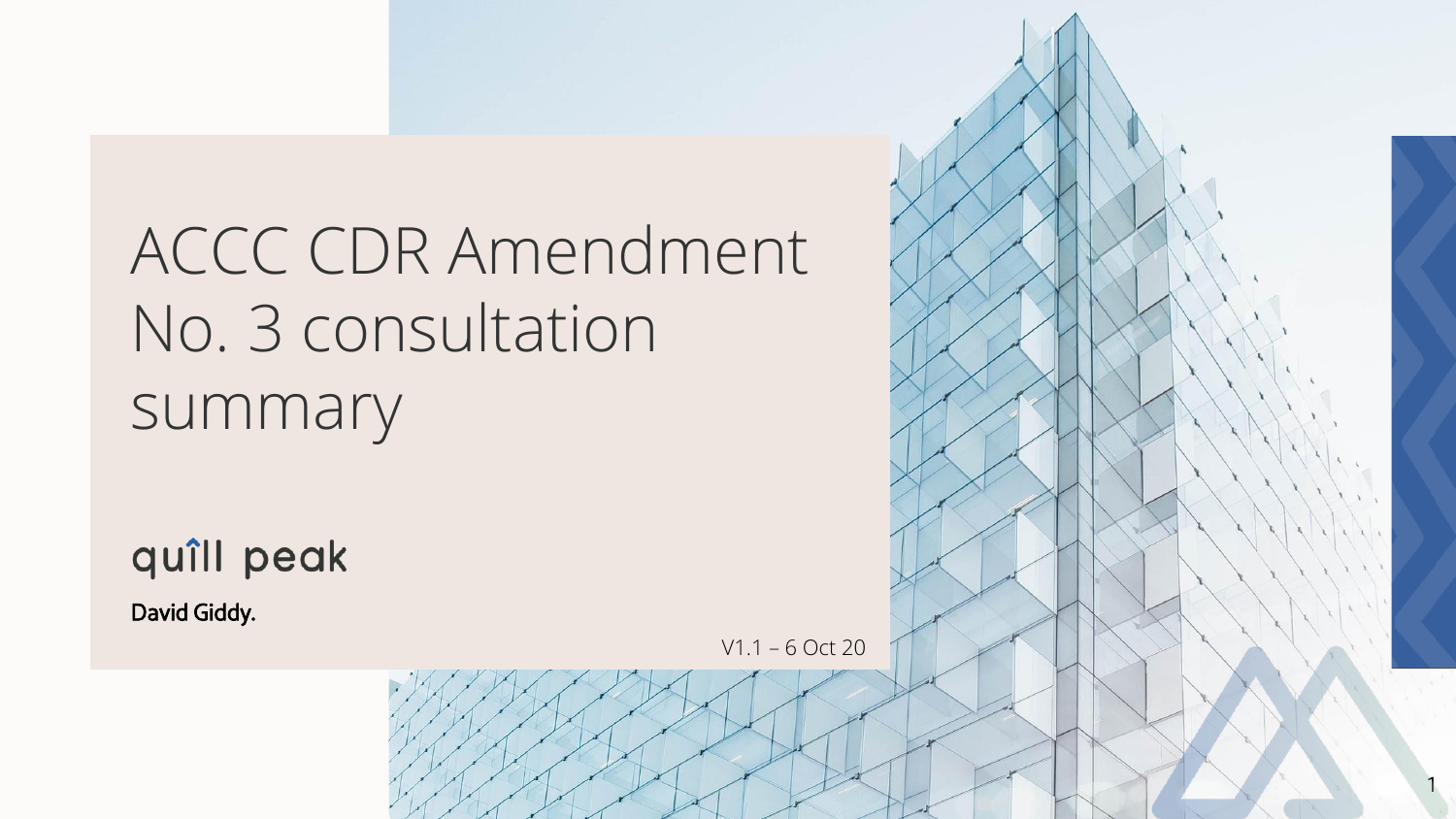### **Key changes**

Amendment No. 3 proposes more than 20 individual changes to the CDR Rules. This document provides a high level summary of the key changes that will be of interest to many CDR participants. This reader is assumed to be already familiar with the CDR as it exists today.

- Introduction of new classes of restricted Accredited Data Recipients
- Permitting transfer of CDR data between accredited persons
- Allowing ADRs to disclose CDR data to nonaccredited persons with a customer's consent
- Allowing ADRs to provide insights to anyone with a customer's consent
- Extending data sharing to companies and business partnerships
- Extending data sharing authorization to others authorized to operate on an account
- Changes to the Joint Account Management **Service**
- Allowing consents to be amended
- Separating consent for collection from consent for use
- Changes to the way data is made redundant Improvements to Data Holder dashboards
- Allowing consumers to consent to their data being used for research
- Formalising guidance around Product Reference Data for white-label products

Note: This document simplifies many of the proposals. Participants should refer to the consultation document [here](https://www.accc.gov.au/focus-areas/consumer-data-right-cdr-0/consultation-on-proposed-changes-to-the-cdr-rules) for details before submitting a response to the ACCC.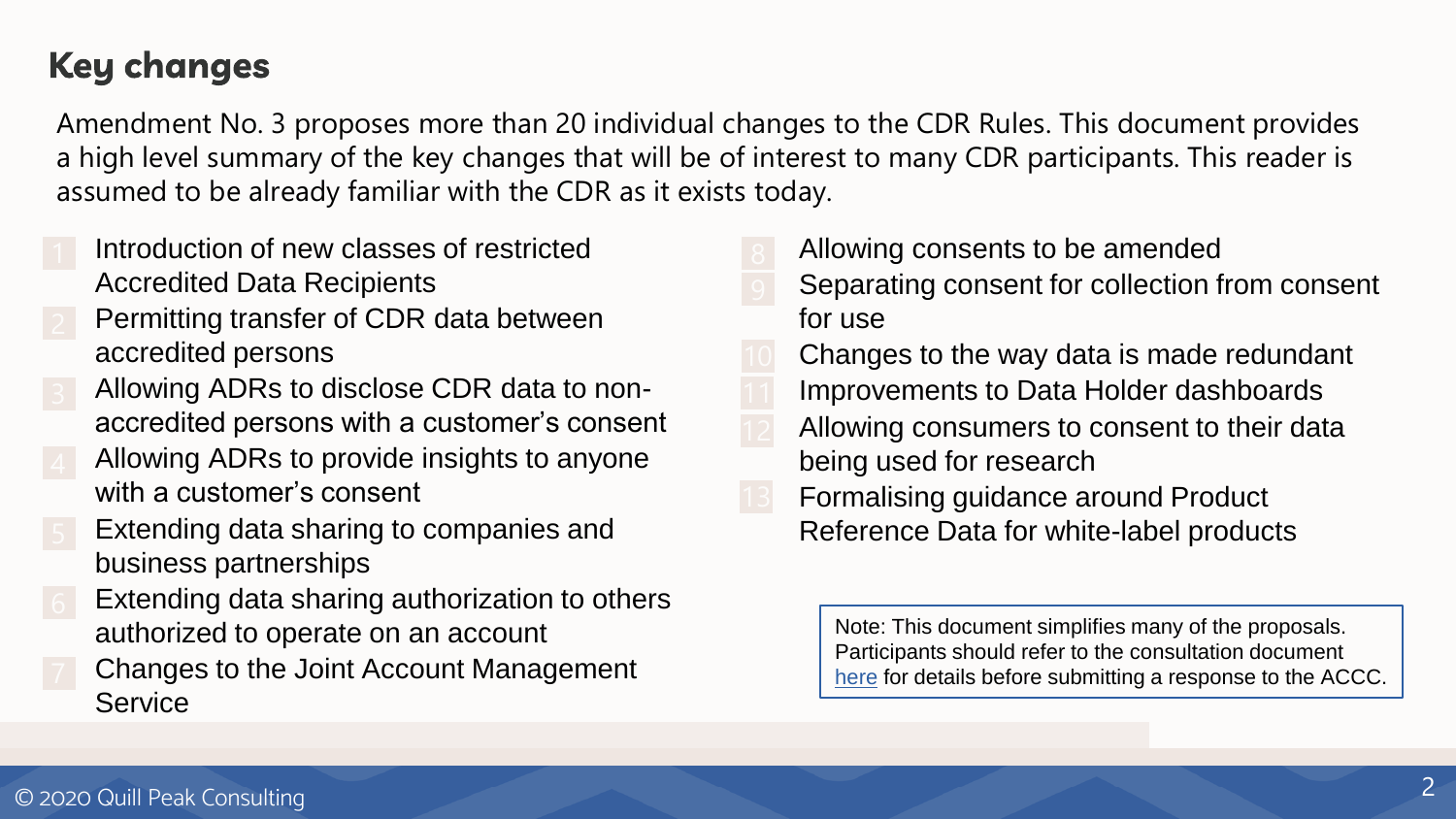#### **Introduction of new classes of restricted Accredited Data Recipients**

The ACCC is proposing 3 new classes of restricted ADRs that would effectively extend the recently approved CAP model

#### **Limited Data model**

The concept here is to limit the shared data to less sensitive data

- For banking, this could be:
	- Bank account data
		- Balance, identifiers, product information
		- Does not include: transaction data
	- Basic customer data
		- Name, occupation, business numbers, industry code
		- Does not include DOB
	- Payees all stored payee data
	- Regular payments All regular payment information

#### **Data Enclave model**

The concept is to create a secure environment within another unrestricted ADR that could host activities for restricted ADRs

- Principal could host their applications in the environment
- Provider could collect data and provide analytics for the principal
- Principal could not download local copies of the data or otherwise access the data outside the environment

#### **Affiliate model**

The concept is to partner with an unrestricted ADR who could sponsor the restricted ADR in respect of their compliance with particularly the data security obligations, thus avoiding audit costs

- Sponsor would need to attest to the ACCC that the affiliate meets the accreditation criteria
- ACCC would conduct a targeted audit programme towards this class of ADRs

In all three models, the restricted ADRs would still need to comply with most of the obligations. It is fundamentally the data security compliance certification that is proposed to be relaxed (often the most expensive part of becoming an ADR) – self assessment and attestation would replace formal ASAE3150 audits

#### © 2020 Quill Peak Consulting <sup>3</sup>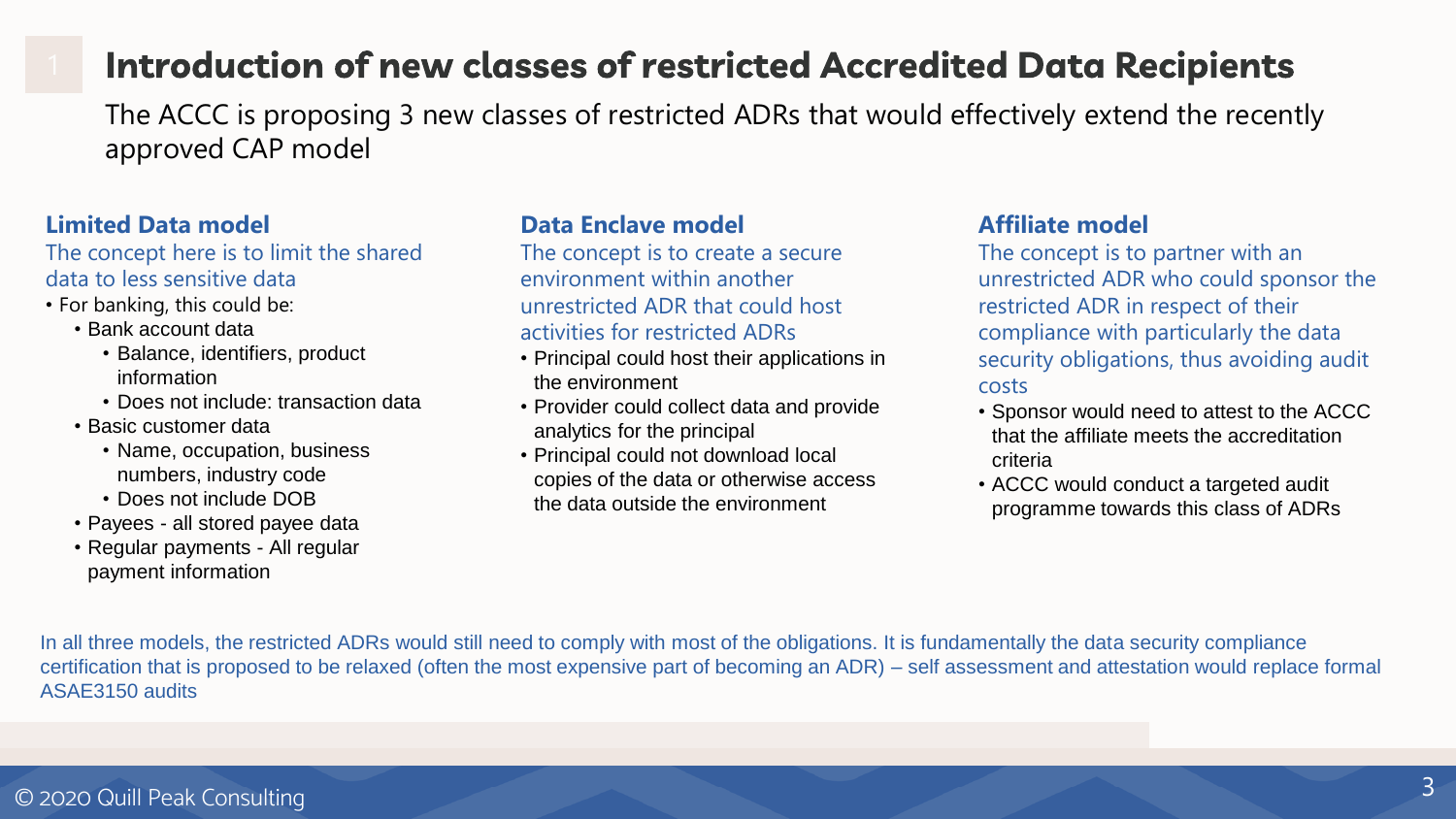#### **Permitting transfer of CDR data between accredited persons**

This effectively extends the ADR to ADR sharing between a Principal and a Provider under the CAP arrangements to allow more flexible data sharing amongst ADRs

- Proposal is to permit ADRs to share data (with a customer's consent) with another ADR for the purpose of providing a service to the consumer
- The rule would allow both unrestricted and restricted ADRs to share data, but a restricted ADR could only receive data from another ADR that it could have received itself
- An example given was of an ADR providing a comparison service for a consumer then recommending another ADRs service and passing on the customers data in order for the customer to acquire that service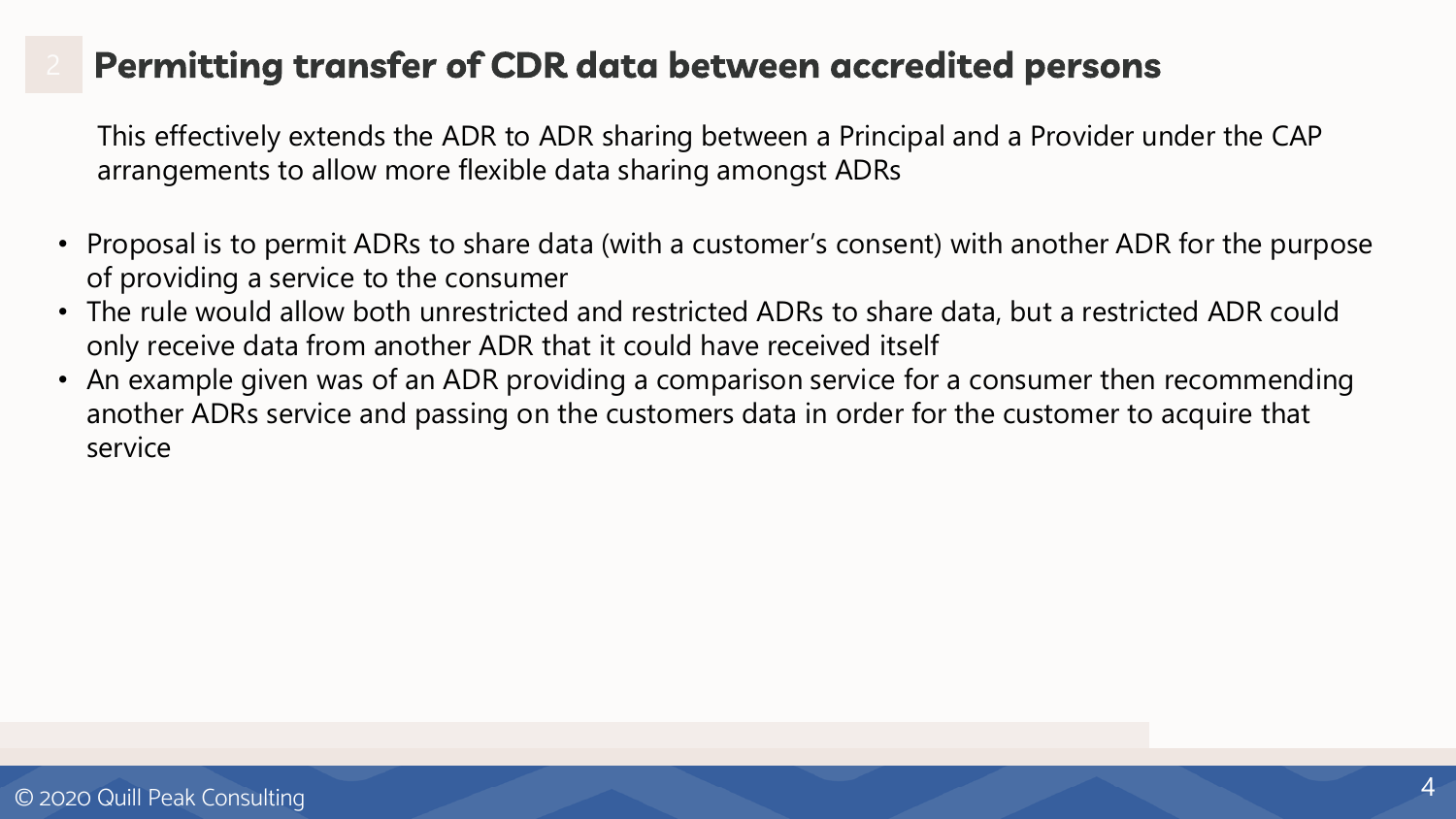#### Allowing ADRs to disclose CDR data to non-accredited persons with a customer's consent

This is fundamentally about enabling customers to share data with trusted advisors

- Proposal is to permit ADRs to disclose CDR data to non-accredited persons with a customer's consent, where those persons are from a specified class
- The specified classes are expected to include:
	- accountants
	- lawyers
	- tax agents
	- BAS agents
	- financial advisors
	- financial counsellors
	- Mortgage brokers
- Generally the thinking is that the classes would need to be subject to some form of professional regulation that has similar privacy obligations or "best interests" duty
- It is up for discussion whether those classes should include all holders of an AFSL or an ACL
- It's also up for discussion whether customer's would need to be also receiving a service from the ADR, or whether they can be simply a conduit for the data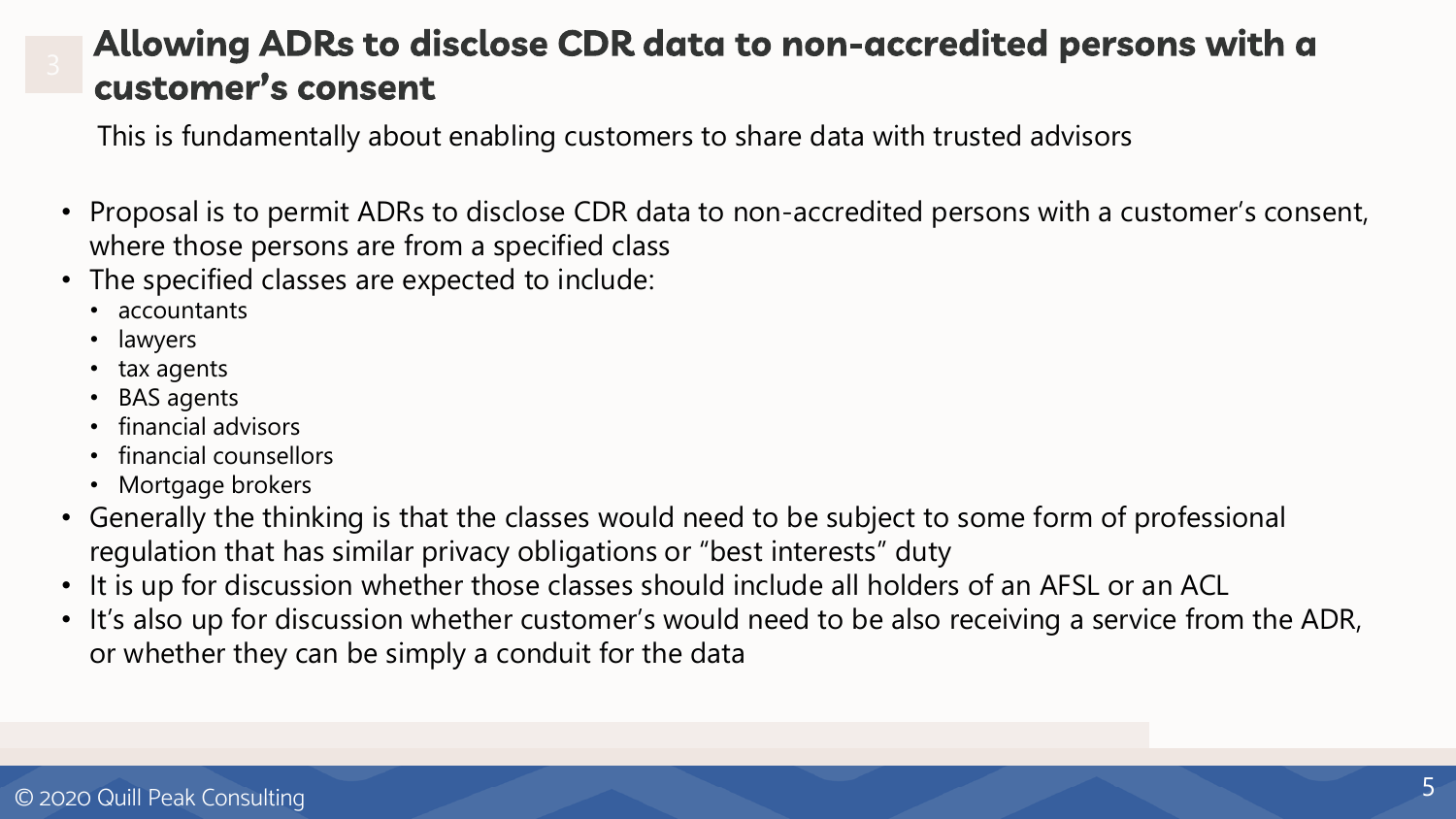#### Allowing ADRs to provide insights to anyone with a customer's consent

This could avoid the need for some use cases to actually become ADRs

- "Insights" are essentially derived data from the raw CDR data
- Examples given are
	- Income and expense verification
	- Verification of payments
	- Outcomes of responsible lending assessments
- Part of the definition of an "insight" that is proposed is that the insight, when decoupled from a customer identifier would not allow identification of the customer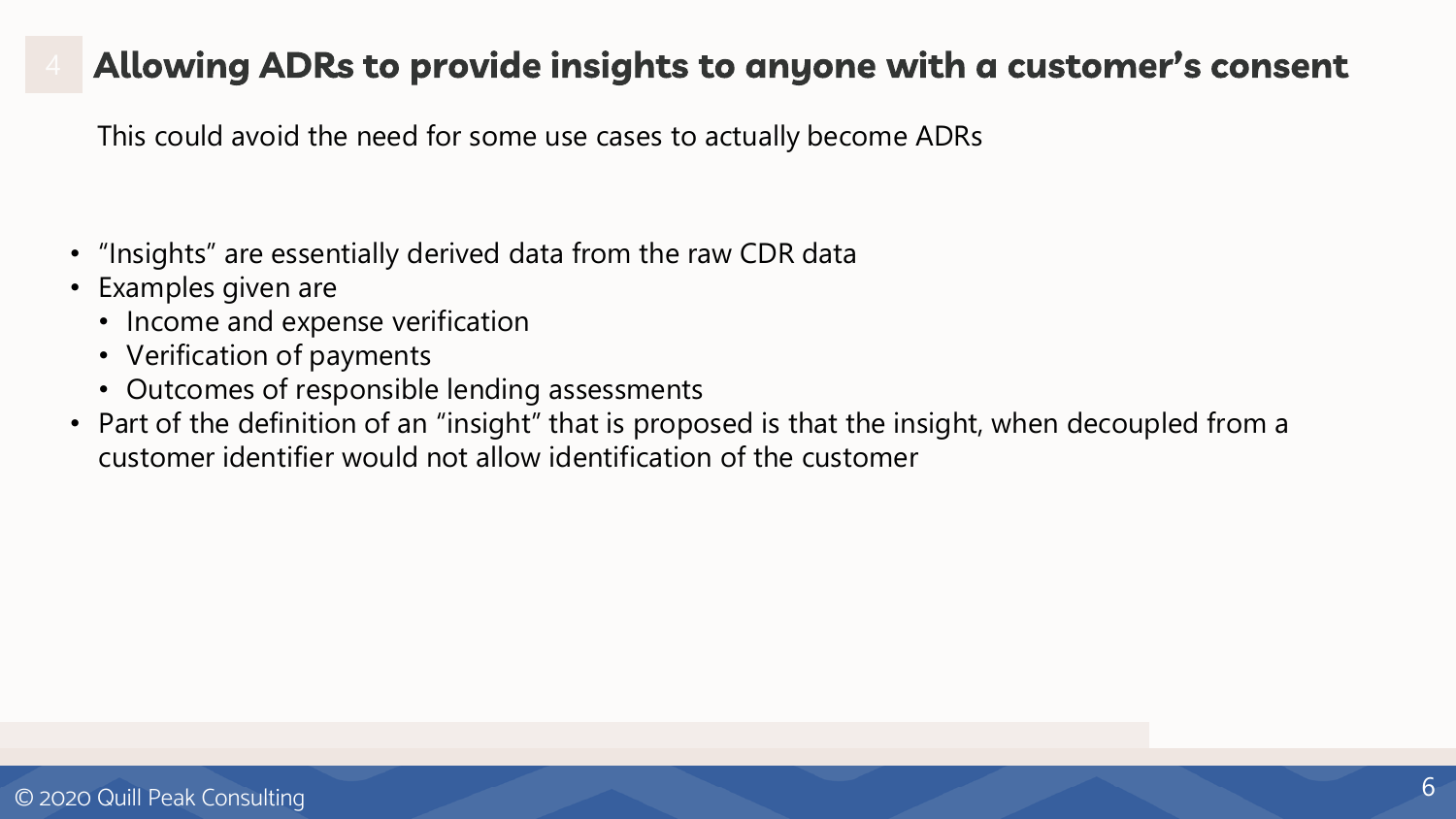### Extending data sharing to companies and business partnerships

This has always been the intent and is now proposed to be enacted

- To date, whilst business has not been excluded from data sharing, in practice it's only been sole traders and partnerships operating with a simple joint bank account who have been able to actually share data
- The proposal is to extend data sharing to bodies corporate (and likely trusts) and also partnerships generally
- To enable this they propose a concept of one or more "nominated representatives" who would be permitted to authorize data sharing on behalf of the entity
- There would be a single dashboard for the entity that would be visible to all the nominated representatives
- Partnerships would be treated similarly to bodies corporate and also need to specify nominated representatives
- This is a high priority for the ACCC, so is likely to be implemented, however no target date has been set as yet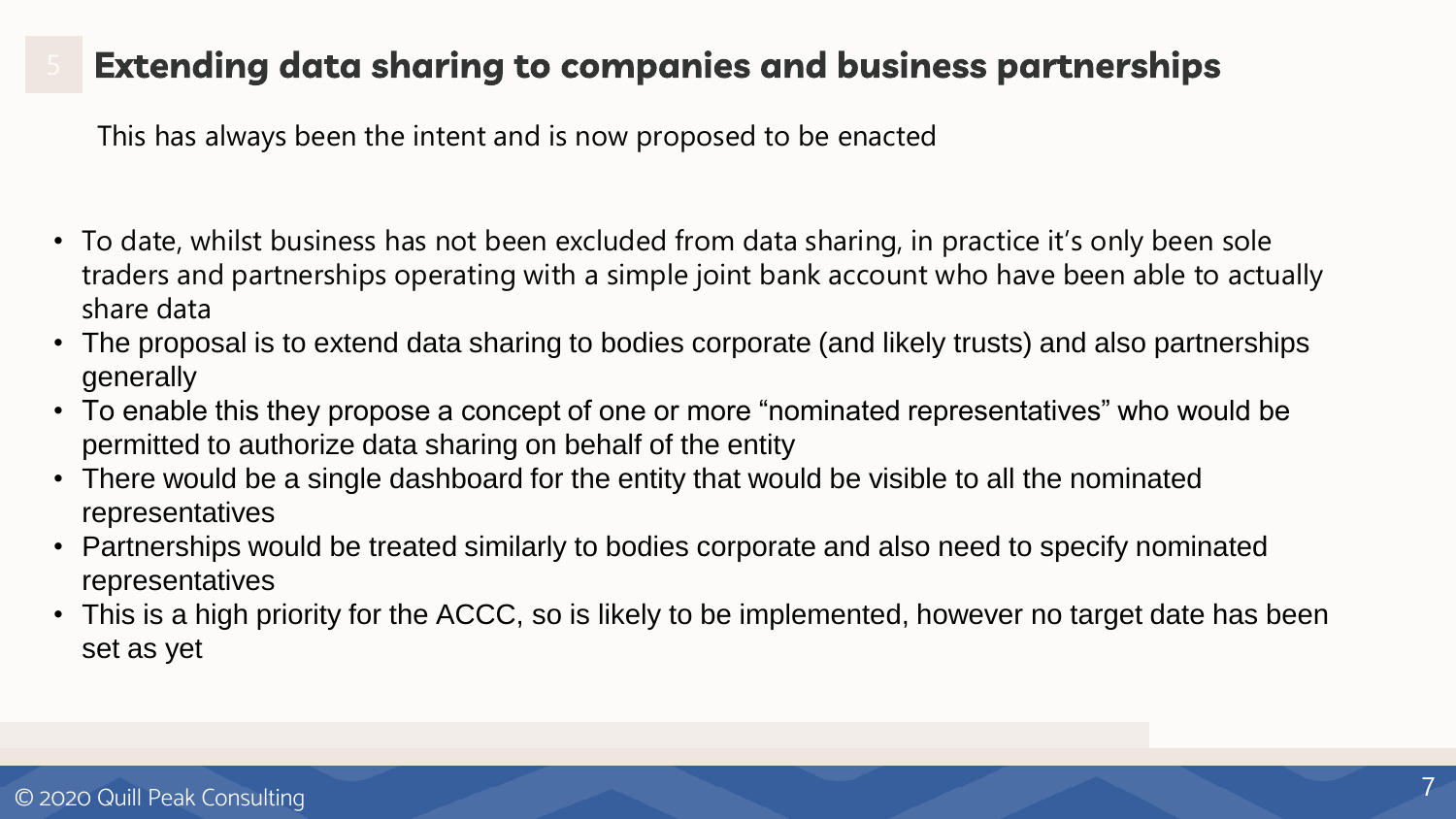#### Extending data sharing authorization to others authorized to operate on an account

This is really a consistency clean up action

- To date, only account owners have been able to authorise data sharing
- This proposal extends data sharing authorization privileges to others with account authorisation
- The account owner would need to approve this through a "secondary user instruction"
- The account owner would maintain control over the account and any secondary user instructions
- An example given is second card holders on credit card accounts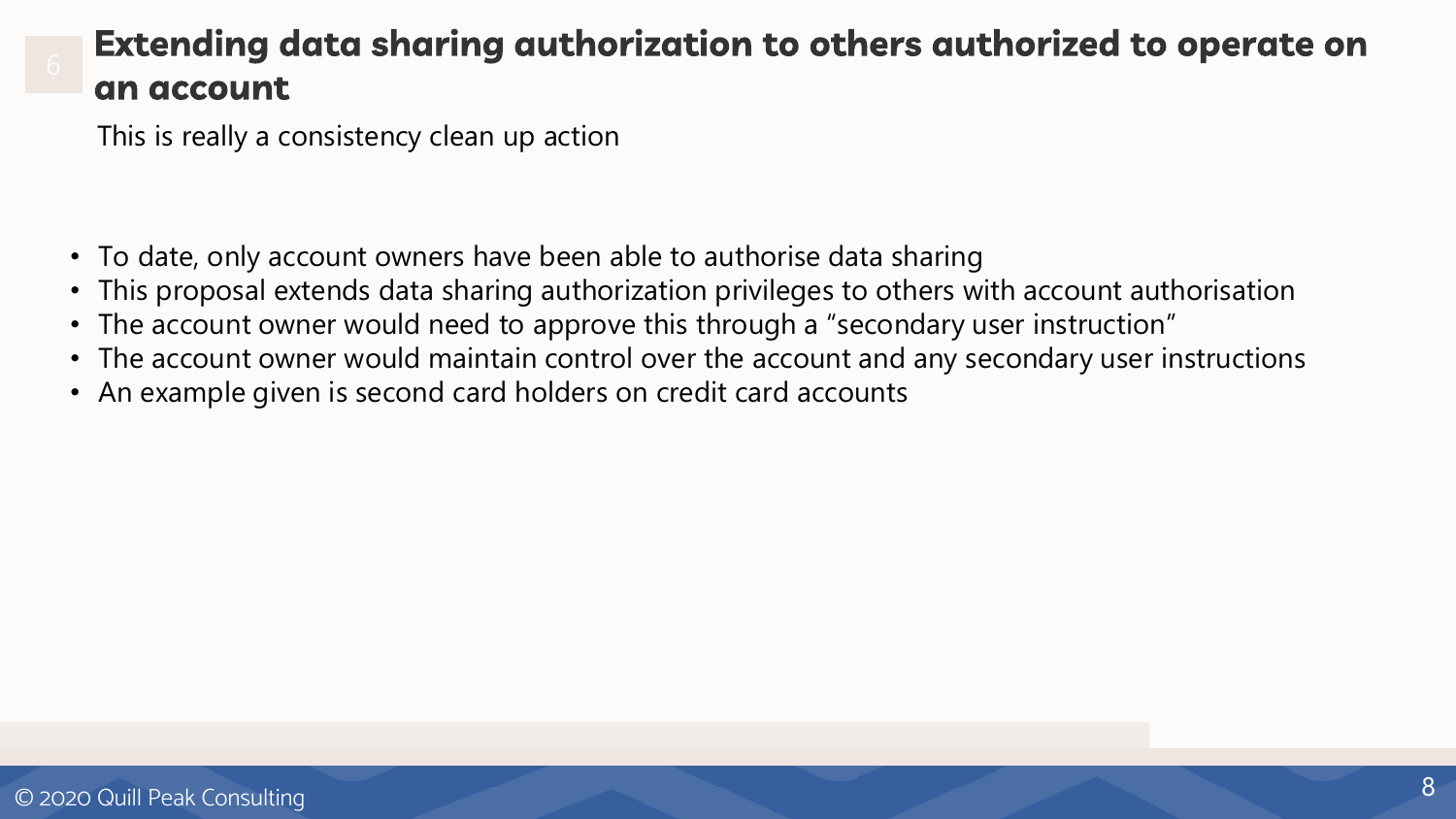### **Changes to the Joint Account Management Service**

This is mainly about improving the customer experience for joint accounts

- To date, account owners have had to set up a preferences around how joint account authorisations work outside the context of a data sharing establishment and potentially through an offline process
- These amendments would require Data Holders to implement an online preference selection mechanism and also enable preferences to be set during the process of establishing the first data sharing arrangement
- Another amendment is to further support vulnerable customers through enabling them to operate data sharing on a joint account as if they were the sole account owner
- Recognising that there are a few cases with more than two joint account holders, the rules now cater to joint accounts with three or more account holders
- The final amendment in this area is to enable either joint account holder to withdraw consent for data sharing independent of the preference on "one to authorise" or "two to authorise"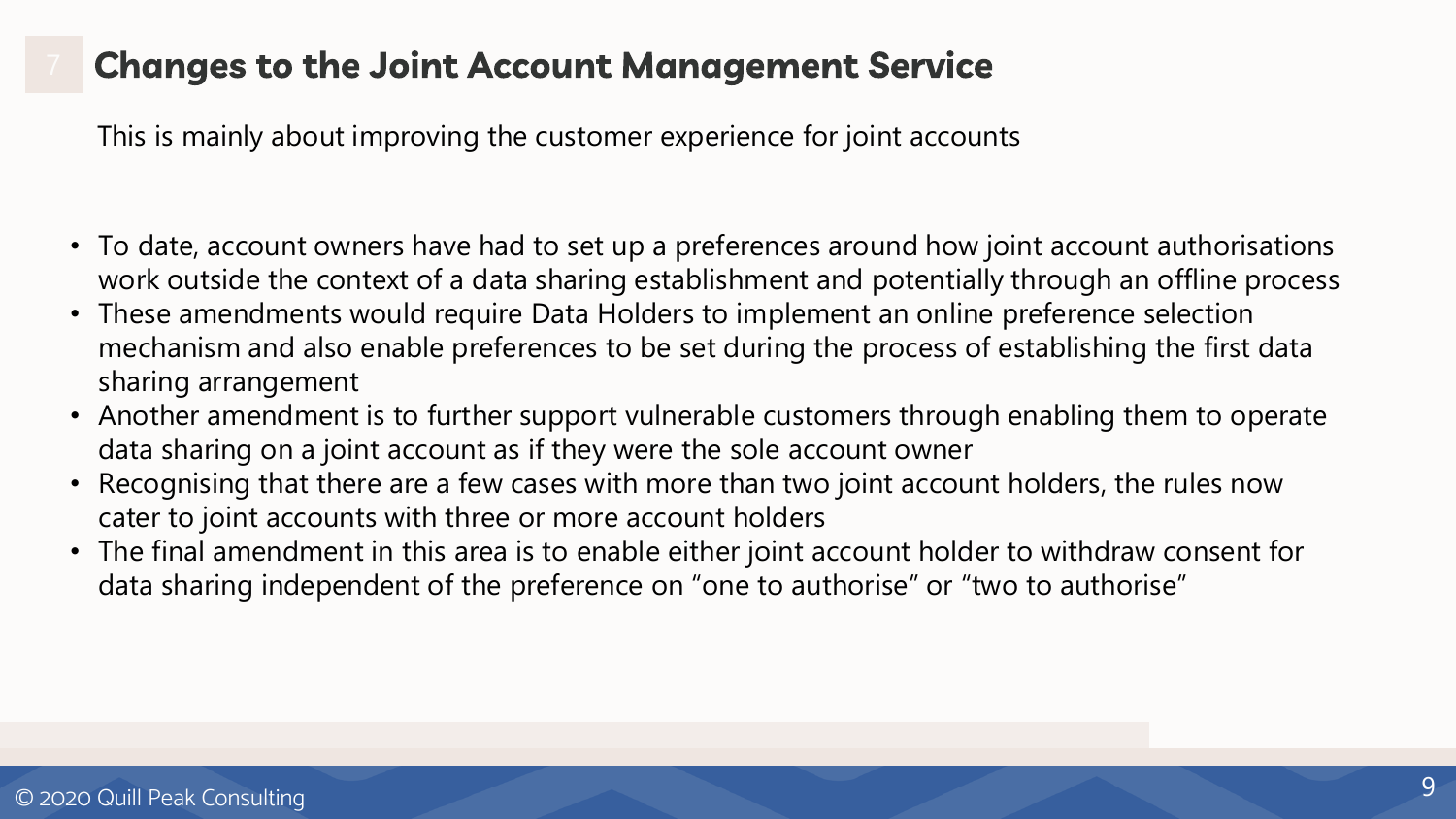### Allowing consents to be amended

This will improve the customer experience around making changes to existing consents

- In the current rules, if a consumer wants to change the parameters of a consent, they need to revoke the consent and share the data again with a new consent
- In this proposal, the rules will authorise the amendment of consents by consumers
- This is intended to be quite flexible as there are many potential consent amendments that are possible
- The technical implementation, however, will not change with consent amendments being translated into consent revocation and new consent creation calls on the data holder APIs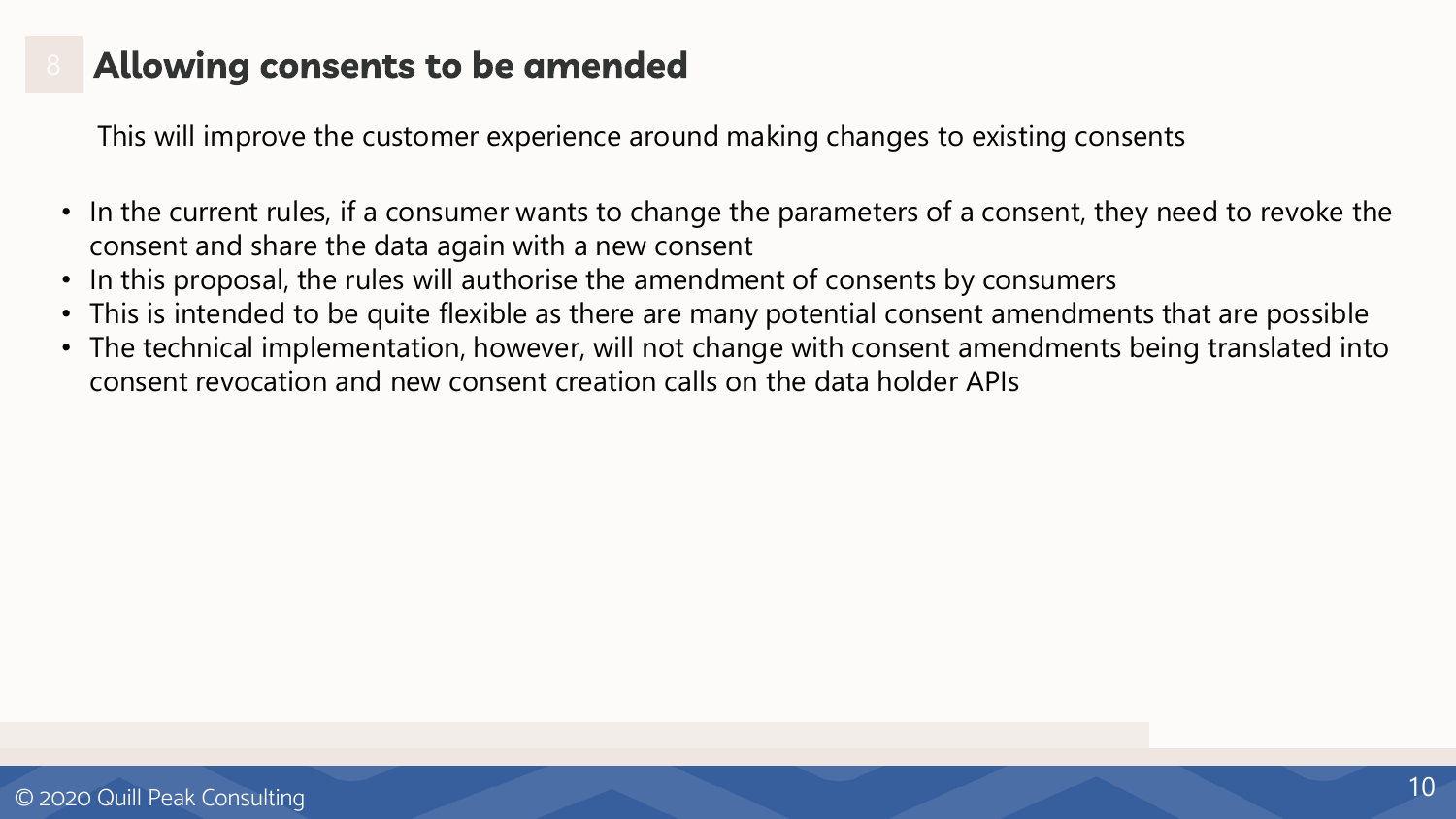#### Separating consent for collection from consent for use

This changes the semantics of how consents work in a significant way

- To date, a consent is for both an ADR to *collect* data and *make use* of it in the authorised manner
- This proposal is to separate *consent to collect* from *consent to use* data
- The benefit here is to simplify data management for ADRs and allow more granular control over consents by customers
- Example given:

A consumer may have the following consents with an accredited person:

- Consent to collect for 24 hours;
- Consent to use for 3 months;
- Consent to direct marketing for 3 months;
- Consent to disclose to a trusted advisor on a single-occasion.

Given they are different consents, the consumer could independently withdraw or amend each consent.

• This consent model also supports the changes to the data redundancy model (see next slide)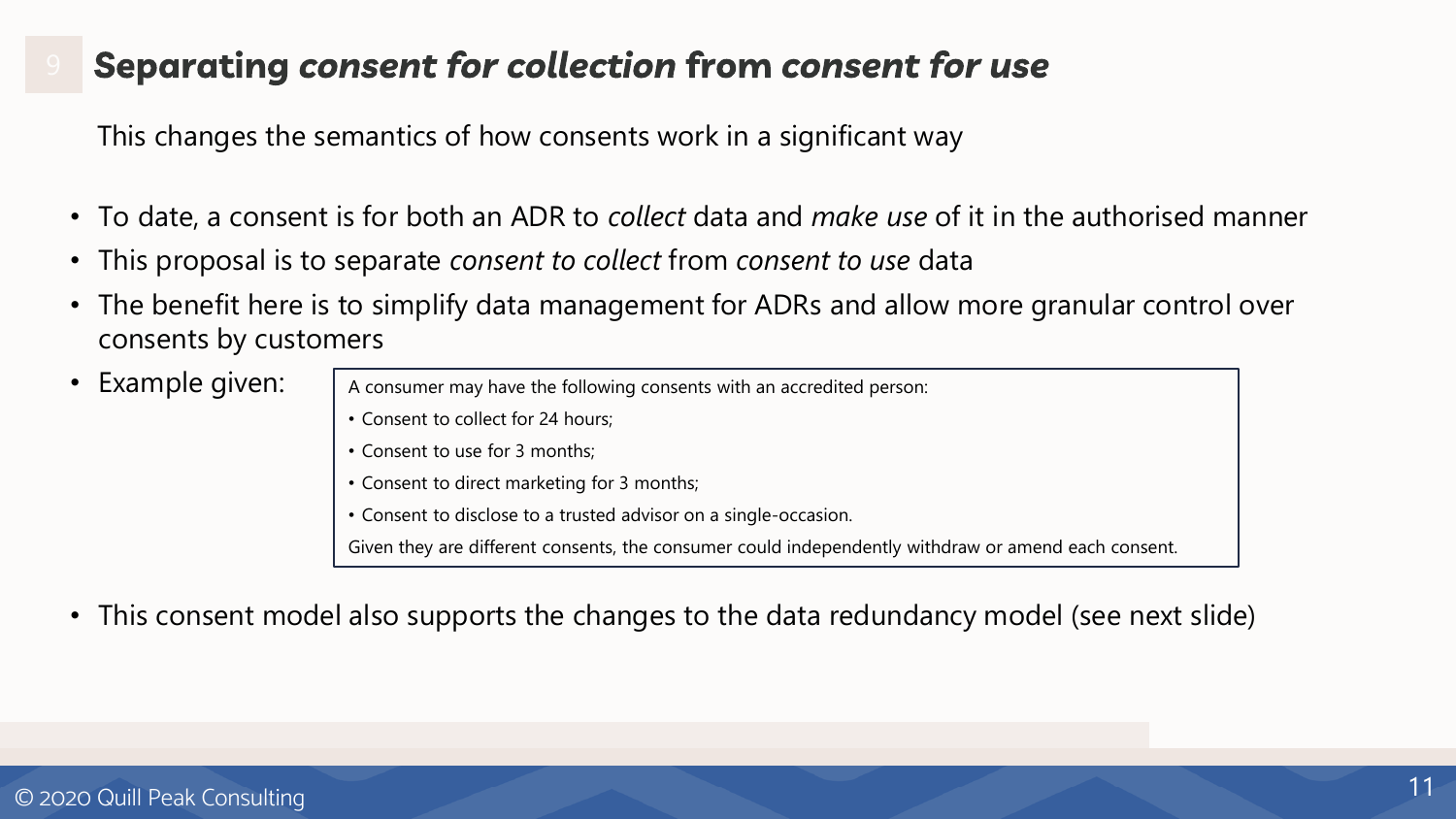### Changes to the way data is made redundant

This changes the way data becomes redundant and thus simplifies data management for the ADR

- To date, data automatically becomes redundant when a consent is revoked or expires
- With the proposed separated consent model, data will become redundant only when the *consent to use* is revoked or expires
- This will simplify data management for ADRs considerably as they will no longer need to track the source of each element of data when there are multiple data holders involved (e.g an account aggregation app)
- The rules would require the ADR to notify the customer if a *consent to collect* is withdrawn that they also need to revoke their *consent to use* if they wish the ADR to cease using the data as well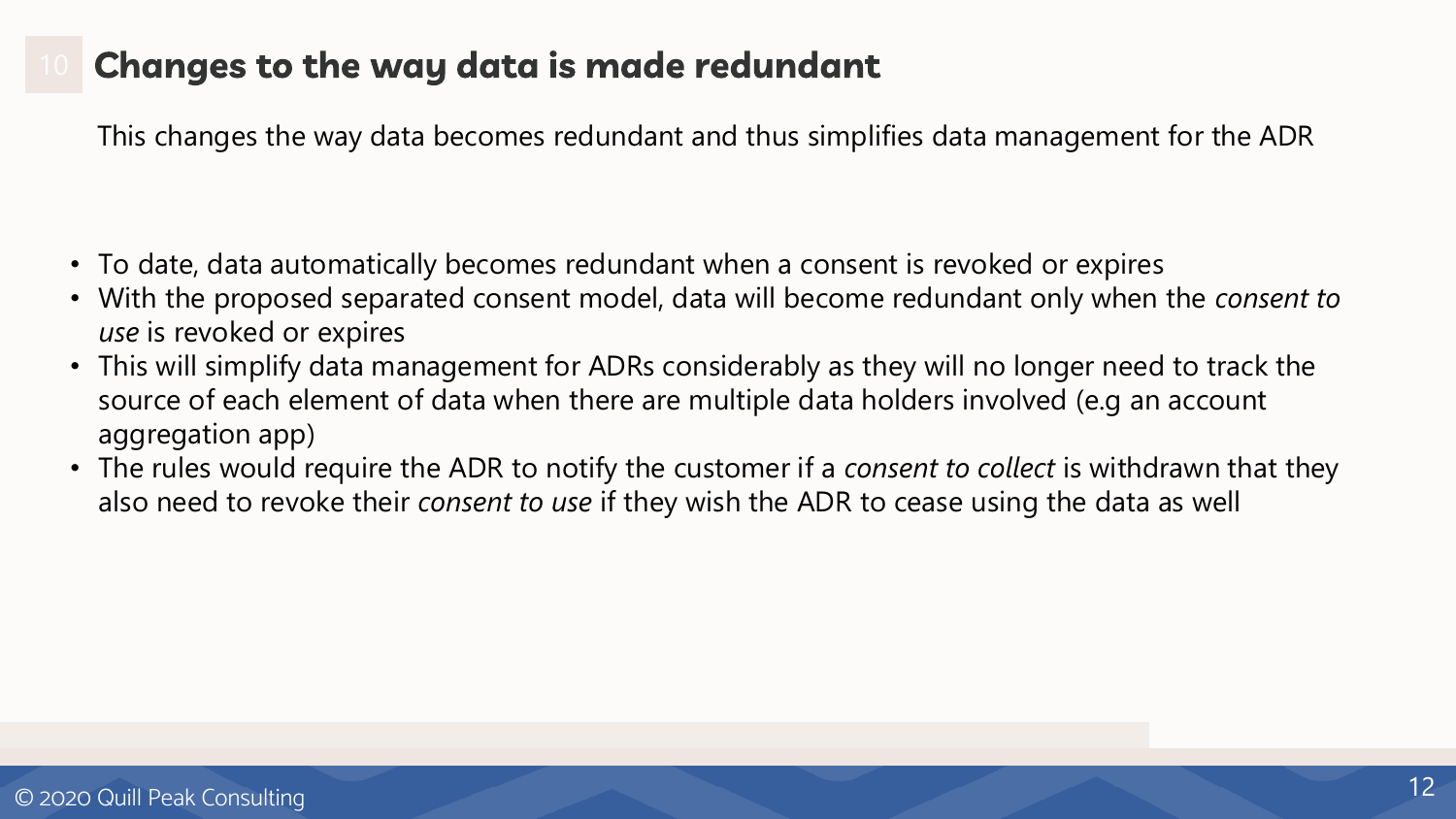#### **Improvements to Data Holder dashboards**

This is an improvement in the ability of the consumer to understand who a consent is for

- Today, if a business entity has a trading or product name that is different from their accredited entity name, then it can be confusing for the customer to recognise who a consent is for on a Data Holder dashboard
- This proposal will require Data Holders to display additional information (either from the CDR Register, or from additional meta-data provided by the ADR) in the customer dashboard to make it clear who a consent is for
- This is essentially trying to avoid the problem that exists today with card merchants having different trading names from their business names and customers being unable to identify who a transaction is from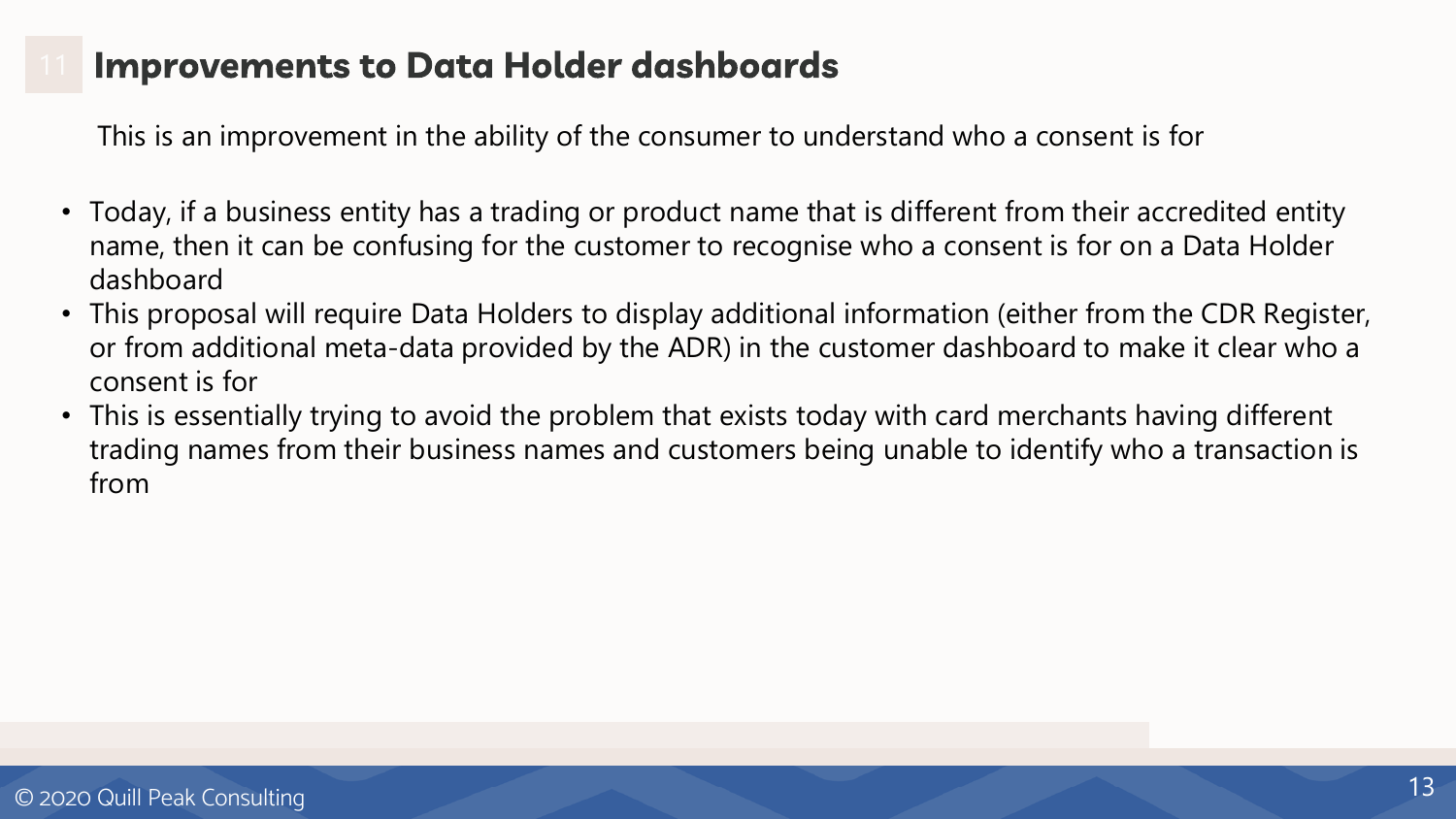### Allowing consumers to consent to their data being used for research

This allows ADRs to request consent to use CDR data for research purposes

- Today, CDR data is only permitted to be used in provision of goods and services to a customer
- This proposal will allow consumers to consent to their data being used for research purposes as disclosed by the ADR
- Generally it is expected that the ADR would need to offer the consumer a benefit to gain their consent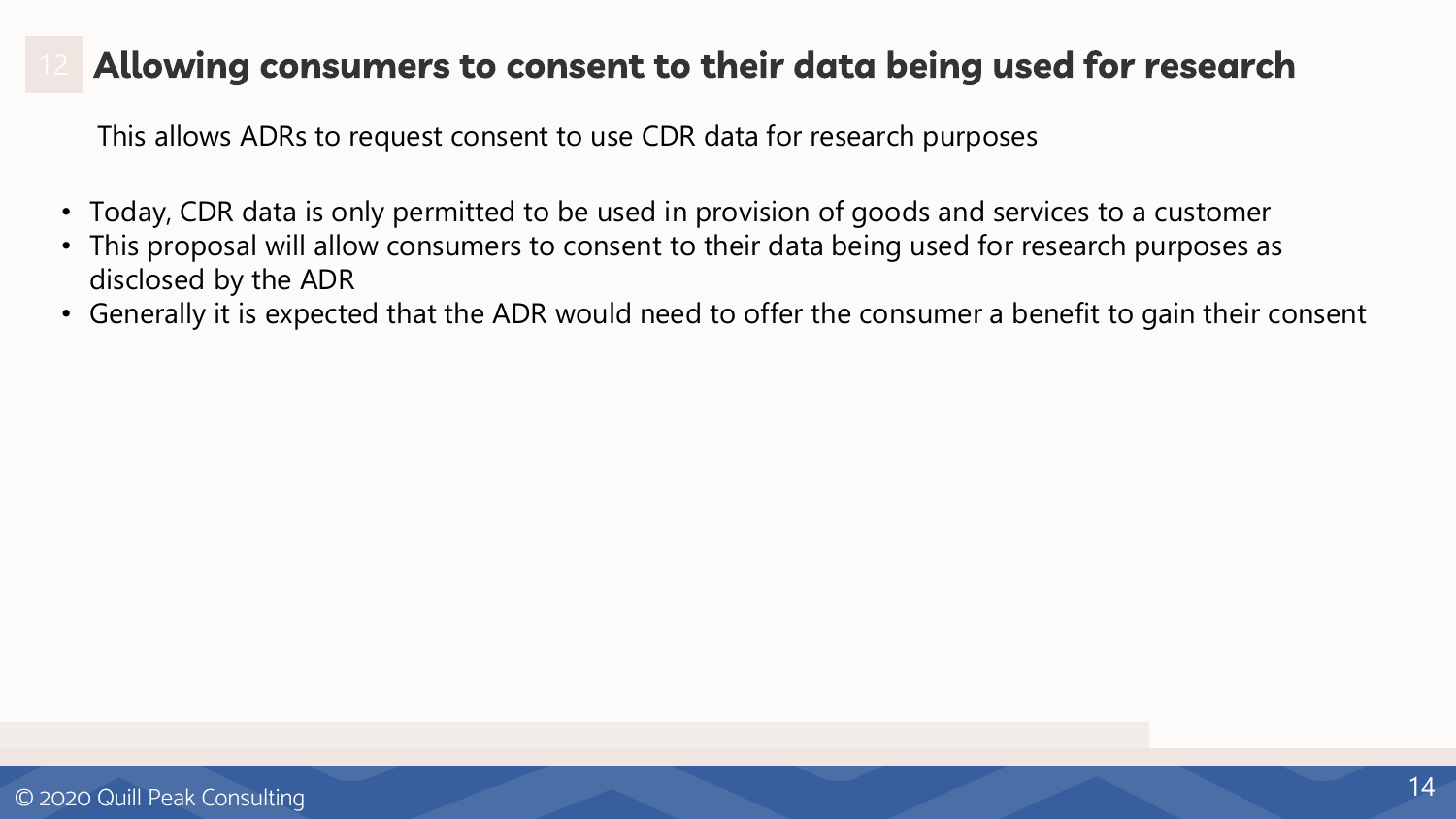### **Formalising guidance around Product Reference Data for white-label** products

This is the formalisation of the previously issued guidance paper issued by the ACCC for white-label products in the context of PRD sharing

- The ACCC previously provided guidance on who was responsible for sharing PRD data in the context of a white-labelled product created by one Data Holder and marketed and branded by another
- The main clarification is that where there are two Data Holders involved, then the Data Holder with the contractual relationship with the customer is responsible for responding to product data requests
- The proposal does not address the case of consumer data requests in the white-label scenario the position on this is still under development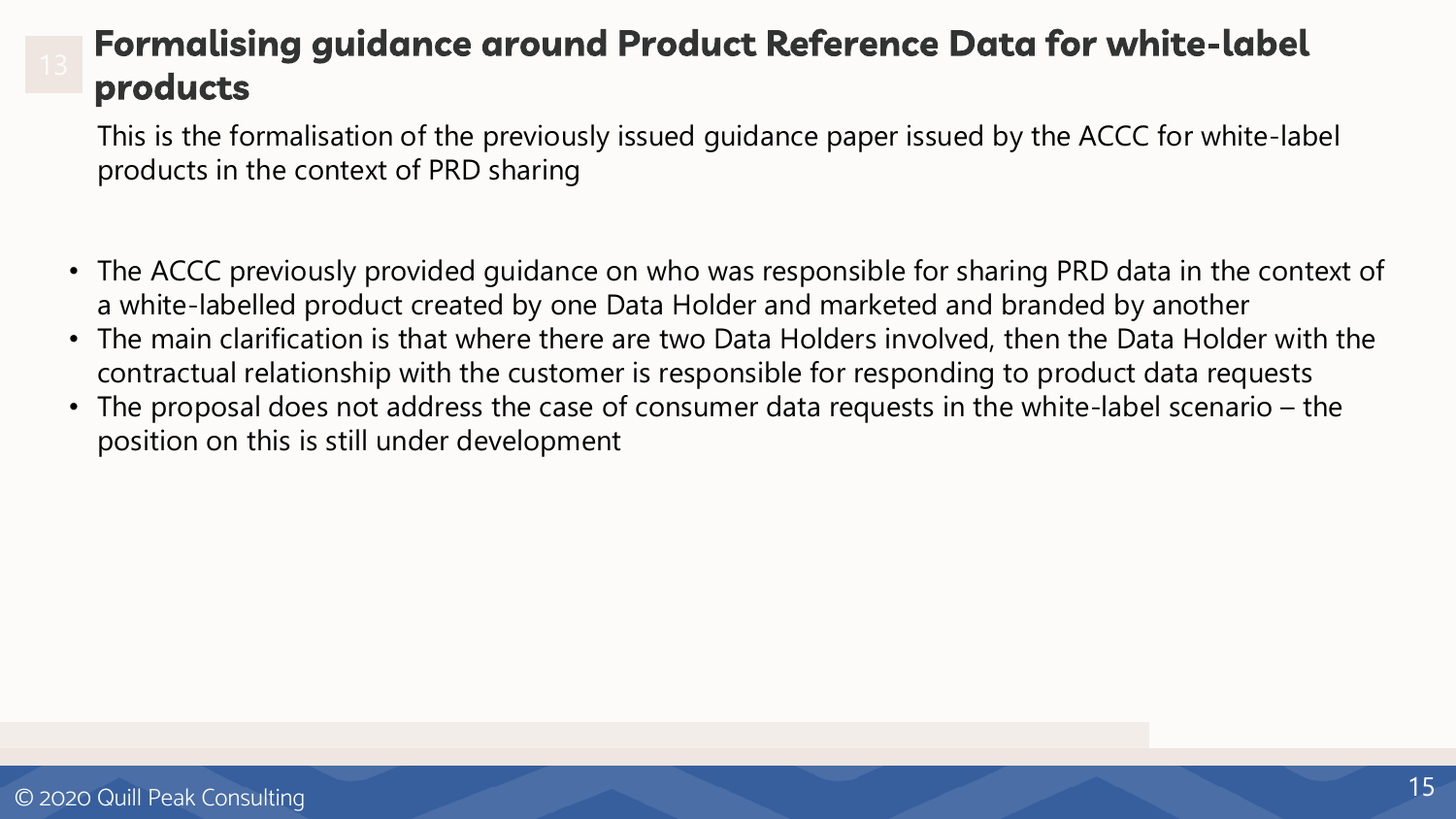#### **Timeline**

The ACCC has issued a draft compliance timeline for most of the proposed amendments. Here are the proposed dates for the items discussed in this summary.